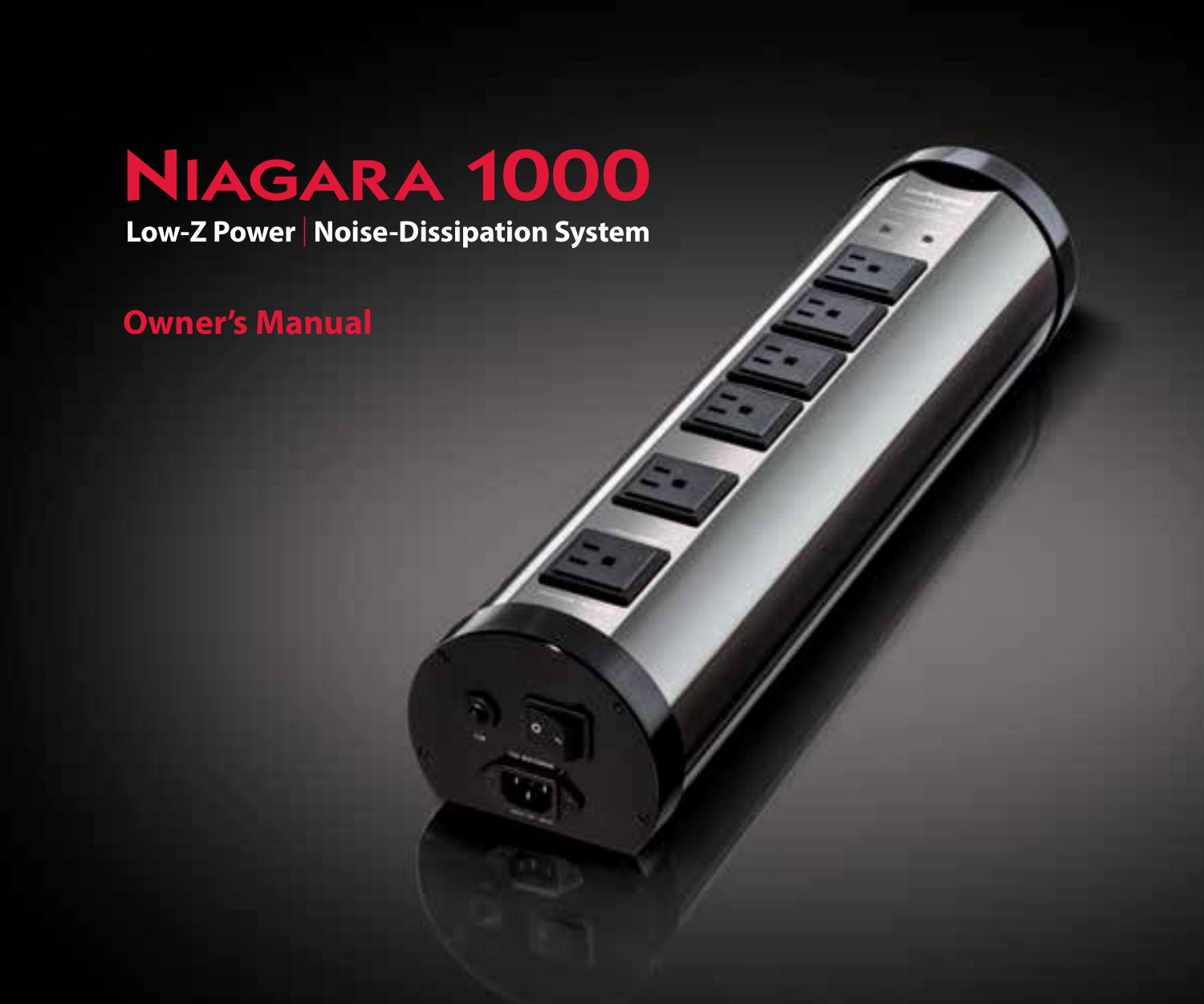#### **EN** Instructions in English are available at the link below.

- **ES** Las instrucciones de instalación en el español se encuentran disponibles en el enlace que se indica a continuación.
- **FR** Les instructions d'installation en français sont disponibles au lien suivant.
- **ZH** 安裝說明請詳見下列網址連結.
- **JA** 日本語 のインストールガイドは下記リンク先でご覧いただけます。

**www.audioquest.com/niagara1000/manual** 

# **Table of Contents**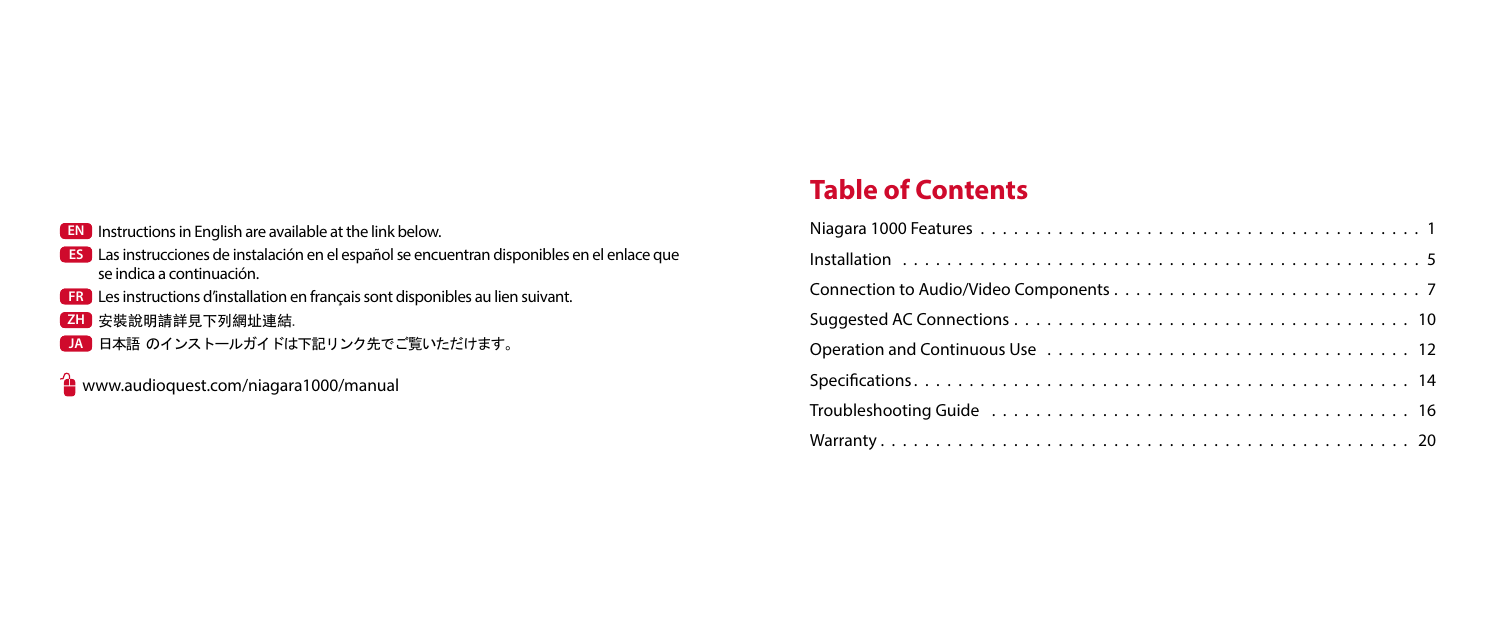# **Niagara 1000 Features**

- **Ground Noise-Dissipation System:** AQ's patented technology vastly reduces groundborne noise without compromising safety or creating low-level ground loops.
- **Ultra-Linear Noise-Dissipation Technology:** Ensures the most consistent and widest bandwidth noise dissipation possible, without the inconsistent results that typify minimalist, multi-node resonant peaking found in many AC power conditioners.
- ¡ **Low-Z AC Power Inlets and Outlets:** These inlets and outlets not only feature the superior grip and lower resistance of beryllium copper, but they also include a heavy Hanging-Silver plating to ensure the lowest impedance at radio frequencies, enabling superior noise dissipation.
- ¡ **Non-Sacrificial Surge Suppression:** Accepts multiple transient power surges and spikes up to 6000V or 3000A (the maximum that can make it through a home or office electrical panel). Damage from electrical storms or power-line interruptions is virtually impossible; set it and forget it.

#### **Introduction**

The science of AC power is not a simple one; it demands focus, and the devil is in the details. In fact, the mammoth increase in airborne and AC-line-transmitted radio signals, combined with overtaxed utility lines and the ever-increasing demands from high-definition audio/video components, has rendered our utilities' AC power an antiquated technology.

Where Alternating Current (AC) is concerned, we're relying on a century-old technology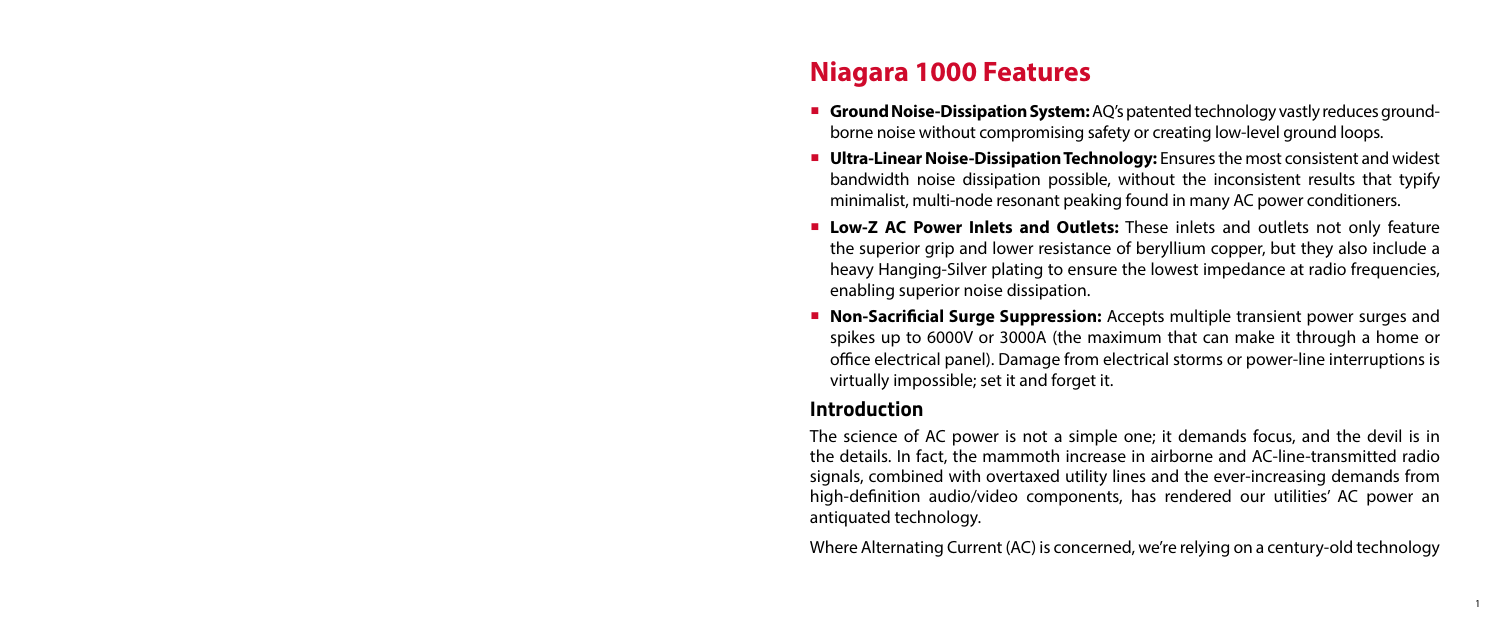created for incandescent lights and electric motors—technology that was certainly never meant to power the sophisticated analog and digital circuits used in premium audio/video systems. To properly accommodate the promise of today's ever increasing bandwidth and dynamic range, we must achieve extraordinarily low noise across a wide range of frequencies.

Further, today's power amplifiers and receivers are being taxed for instantaneous peakcurrent demand, even when they're driven at modest volumes. Although we have seen a substantial increase in both dynamics and bass content from our audio software, the loudspeakers we employ to reproduce them are no more efficient than they were two to four decades ago. This places great demands on an amplifier's power supply, as well as the source AC power supplying it.

Our systems' sensitive components need better alternating current—a fact that has resulted in a host of AC power conditioning, isolation transformers, regeneration amplifiers, and battery back-up system topologies. Through differential sample tests and spectrum analysis, it can be proven that up to a third of a high-resolution (lowlevel) audio signal can be lost, masked, or highly distorted by the vast levels of noise riding along the AC power lines that feed our components. This noise couples into the signal circuitry as current noise and through AC ground, permanently distorting and/ or masking the source signal.

All sincere attempts to solve this problem must be applauded since once the audio/ video signal is gone, it's gone forever…

For AudioQuest, honoring the source is never a matter of simply using premium "audiophile-grade parts" or relying on a proprietary technology—common approaches

used within the audiophile market. For years, we have all been witness to the same, seemingly endless audiophile debates: Valves versus transistors. Analog versus digital. Can cables really make a difference? The debates go on and on. While we, too, can brag about our many unique technologies, we realize that true audio/video optimization is never a matter of any one secret or exotic circuit. When it comes to noise dissipation for AC power, many approaches can yield meaningful results. However, they may also impart ringing, current compression, and non-linear distortions that are worse than the disease. The Niagara 1000 uses our patented AC Ground Noise-Dissipation System, coupled to a sophisticated, directionally optimized, wide bandwidth-linearized noisedissipation circuit.

Though it's easy to boast, it's quite another thing to create a solution that is consistent, holistic, functional, and that honors verifiable science. It's not enough to reduce AC line noise and its associated distortions at just one octave, thus leaving vulnerable the adjacent octaves and octave partials to noise, resonant peaking, or insufficient noise reduction. Consistency is key. We should never accept superior resolution in one octave, only to suffer from masking effects a half-octave away and ringing artifacts two octaves from there. This is the principal criterion for AudioQuest's Low-Z Power Noise-Dissipation System.

The Niagara 1000 represents over 20 years of exhaustive research and proven AC power products designed for audiophiles, broadcast engineers, and professionalaudio applications. Every conceivable detail has been addressed: In the Niagara 1000, you'll find optimized radio-frequency lead directionality; run-in capacitor forming technologies developed by Jet Propulsion Laboratories and NASA; and AC inlet and outlet contacts with heavy silver plating over extreme-purity copper and beryllium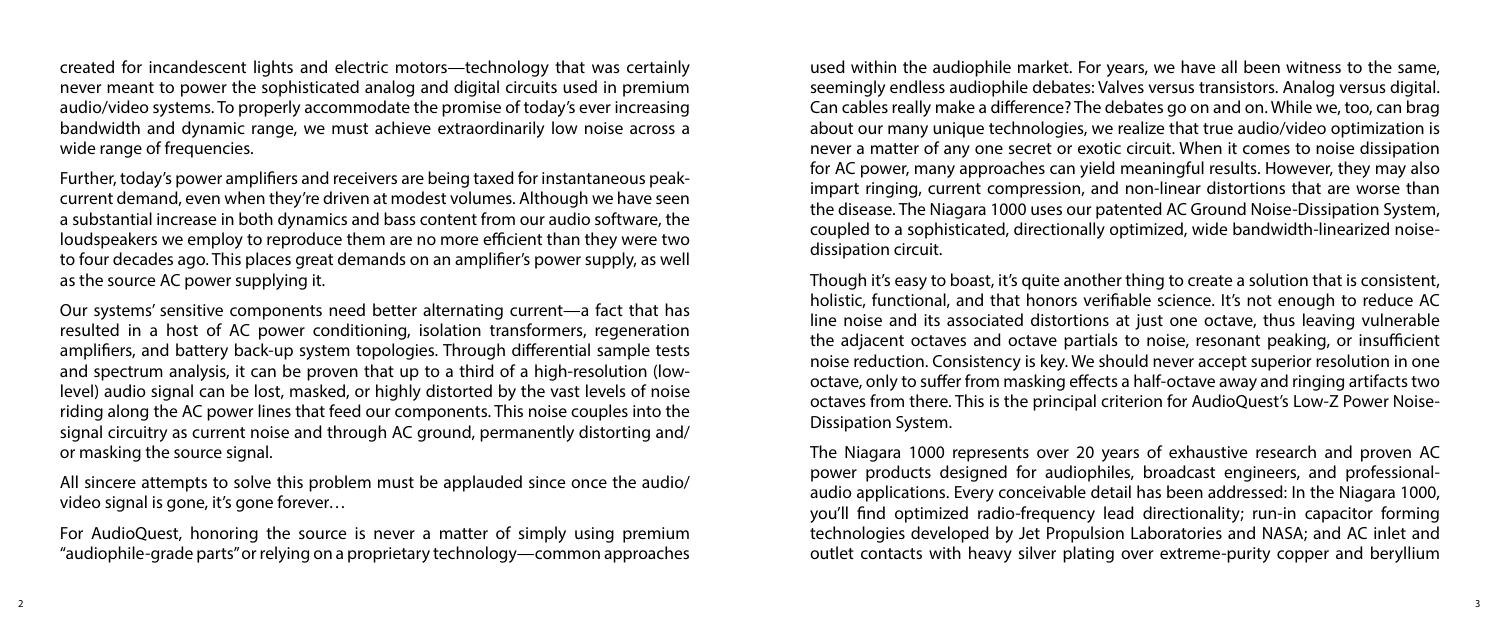copper, assuring a tight grip and high system performance.

A great system is built from a solid foundation, and that foundation starts with power. With an AudioQuest Niagara 1000, you'll experience for the first time the clarity, dimensionality, frequency extension, dynamic contrast, and grip your system has always been capable of delivering—if only the power had been right!

We welcome you to experience the Niagara 1000 and hear firsthand the remarkable results of highly optimized power management: startlingly deep silences, stunning dynamic freedom, outstanding retrieval of ambience cues, and gorgeous delineation of instruments and musicians in space. Once you've experienced it, it may seem so elegant, so logical, and so easy that you find yourself wondering why it hadn't been done before.

—*Garth Powell, Director of Power Products, Engineering, AudioQuest*

# **Installation**

### **Unpacking**

Before unpacking your Niagara 1000, inspect the carton for any obvious damage to the boxes and internal protective materials. If internal damage is likely, contact the carrier who delivered the unit. If shipping damage is evident on the product, then please contact your shipping carrier. Please save all shipping and packing materials. Should you move or otherwise need to transport your Niagara 1000, these packing materials will ensure the safest transportation.

The corrugated box should contain the Niagara 1000 (120V North American Edison Duplex AC Outlets), two foam inserts, owner's manual, chassis polishing cloth, and warranty registration card. Registration is recommended. In the event that your original ownership documents are lost, your registration can be used to establish whether the unit is within the warranty period.

### **Safety Information/Warnings**

Before operating the Niagara 1000, please read and observe all safety and operating instructions. Retain these instructions for future reference.

- Do not disassemble or in any way modify the Niagara 1000. There are no userserviceable parts inside.
- $\blacksquare$  Keep away from moisture and avoid excessive humidity.
- Do not allow liquids or foreign objects to enter the unit.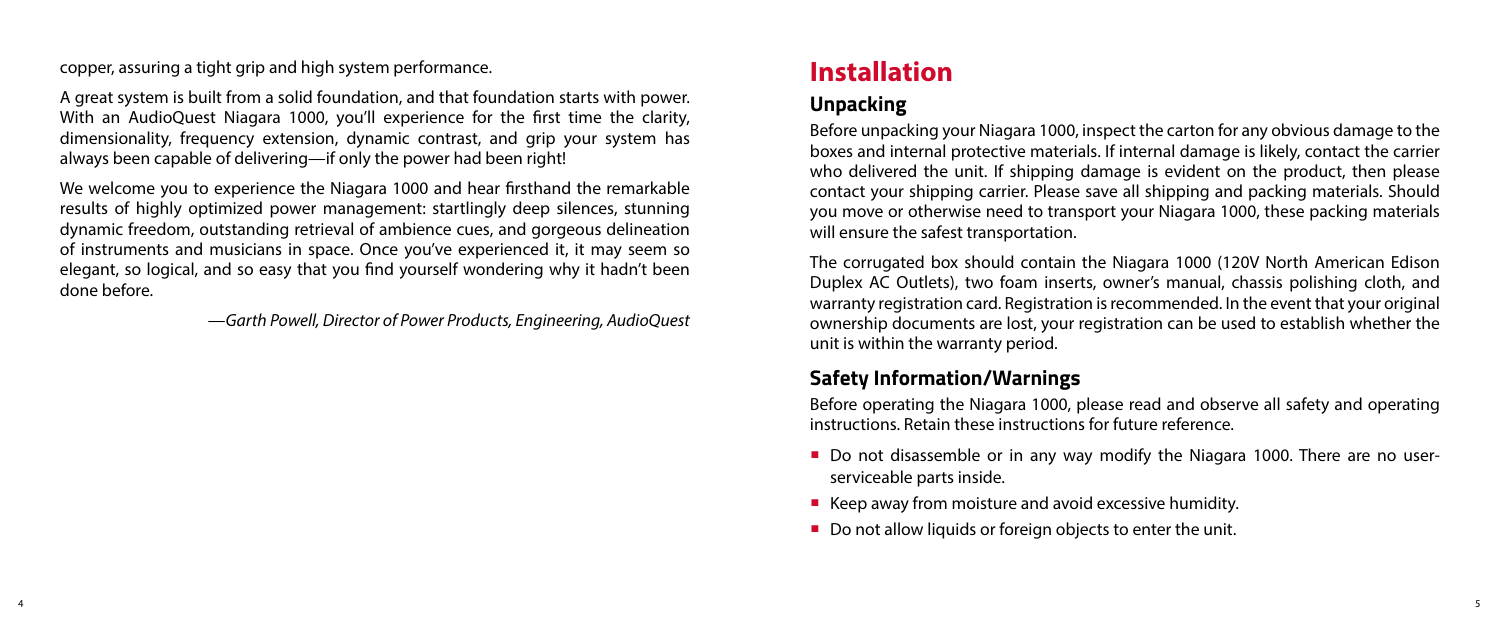### **Servicing/Return to AudioQuest**

Servicing of the Niagara 1000 must be performed by AudioQuest, and is only required when:

- The Niagara 1000 has been exposed to rain, flooding, or extreme moisture.
- The Niagara 1000 does not appear to operate normally. (See "Trouble-Shooting Guide.")
- The Niagara 1000 has been dropped and sustained considerable physical damage.

If sending the Niagara 1000 to AudioQuest for servicing (or shipping it for any reason), please use the factory approved packaging materials. If you have lost any of these (corrugated carton, two foam inserts, one poly bag), please contact AudioQuest for replacements or advice. We will provide replacement packaging materials for a nominal charge; shipping costs will be paid by the individual or company requesting the packaging material. Please do not rely on other methods of packaging, including those provided or suggested by packaging/mailing stores. These methods and materials could seriously damage the product, as well as its finish. Even the loss of the polybag is enough to permanently damage the finish during transport. If you have lost the original packaging material, please request replacement materials from AudioQuest or consult us for appropriate options.

#### **Power Source**

Ideally, the power source to which the Niagara 1000 is connected should be adequate for use at 120V single-phase nominal voltage, 15 amps (current capacity RMS). However, the Niagara 1000 will operate very well with a 20-amp service outlet.

For proper operation, the Niagara 1000 requires a safety ground (supplied via the power utility AC wall outlet).

#### **Placement**

The Niagara 1000 is manufactured with four rubber feet for safe, secure placement on any table, cabinet, shelf, or floor. The Niagara 1000's design obviates the need for compliant or high-Q isolation feet. Although many audio/video products benefit greatly from these devices, the Niagara 1000 does not.

Placement or proximity to other components is not critical, and, under standard use, the Niagara 1000 does not produce any heat.

# **Connection to Audio/Video Components**

## **AC Cable Routing**

Once the Niagara 1000 is placed, an appropriate 15-amp-rated AC cord must be connected to the AC inlet (IEC-C14) connector. The AC cord must have an IEC-C13 female end connector and a grounded male 120VAC Edison/NEMA plug for use in North America or Taiwan. We highly endorse the use of any AudioQuest NRG Series 15-amprated AC cord, but the Niagara 1000 will function properly with any appropriate AC cord that meets the aforementioned requirements.

Whenever possible, it is best to keep at least three inches (approximately 7cm) between AC cables and any signal cable. When this is not possible in a practical layout of system cabling, crossing the AC cables to signal cables at 90 degrees is best to minimize induced noise.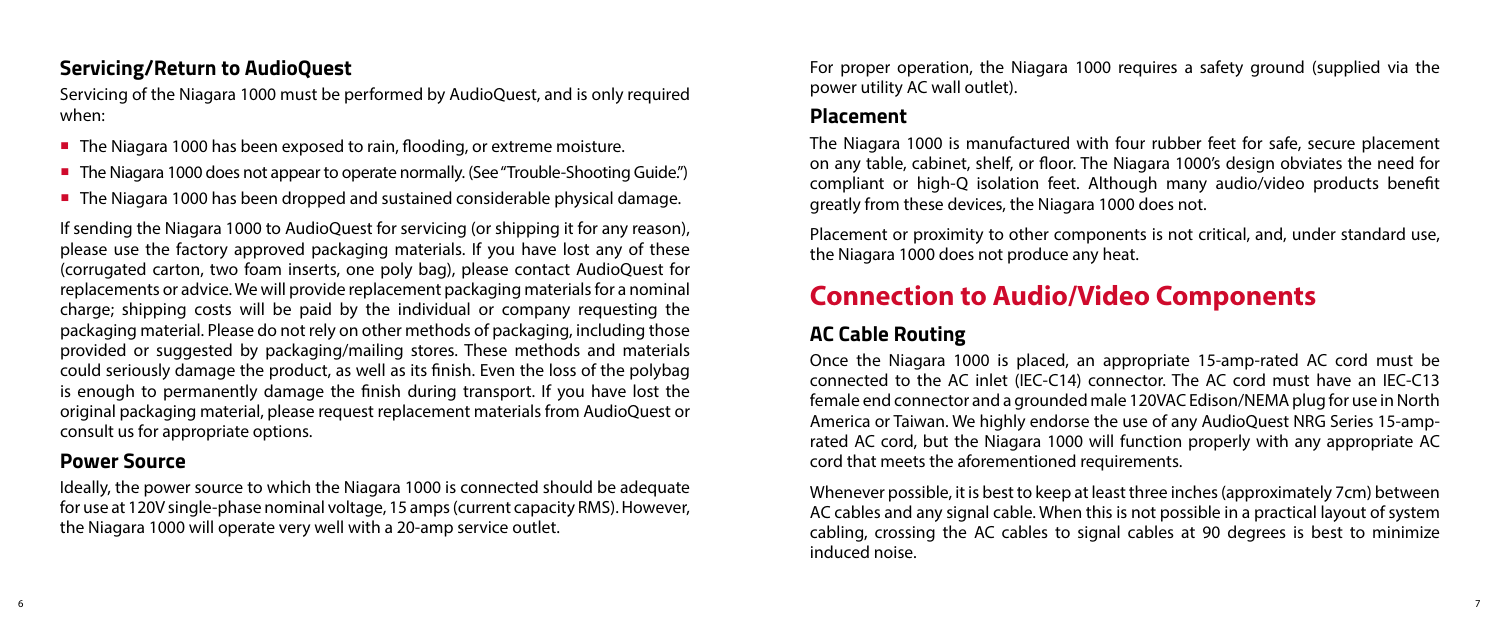### **High Current Power Bank**

The High Current Power bank was designed to enhance the performance of power amplifiers and powered receivers via the Niagara 1000's low-impedance, differentialfilter circuitry. This, coupled with the patented Ground Noise-Dissipation System, ensures maximum performance from any power amplifier without the typical performance-limiting effects of current compression found in many typical "power conditioners."

The other five AC outlet banks are inappropriate for high-current power amplifiers. They have instead been optimized for line-level audio preamplifiers, DACs, universal players, turntables, digital devices, and video products that utilize constant current voltage amplifier circuits. These circuits never suffer from current compression, but their lower input level and higher gain require a more robust means of noise dissipation. This is key to the Niagara 1000's discrete AC power banks (the top three, the two below those, and the high current bank), in that not every circuit is treated the same, but rather isolated bank by bank for best performance.

#### **Ultra-Linear Noise-Dissipation System**

There are five outlets that utilize this technology within the Niagara 1000. Though it would be simple to recommend putting the digital or video components into the upper three outlets and the line-level audio components and turntable into the two banks below them, the quest for optimal performance is more complex. This scenario will work, and likely work well, but a certain amount of experimentation is best given the fact that no filter or screen can eliminate 100% of all noise, the size of many of these

RF-induced waveforms is as small as the edge of this paper you're reading, and the interactions are complex. So long as the power amplifier or powered receiver is in the High Current outlet at the bottom, and the other components are in some combination of the five outlets above, you should experience exemplary performance. The outlet that sounds best (yielding the greatest resolution) is the best one for your system!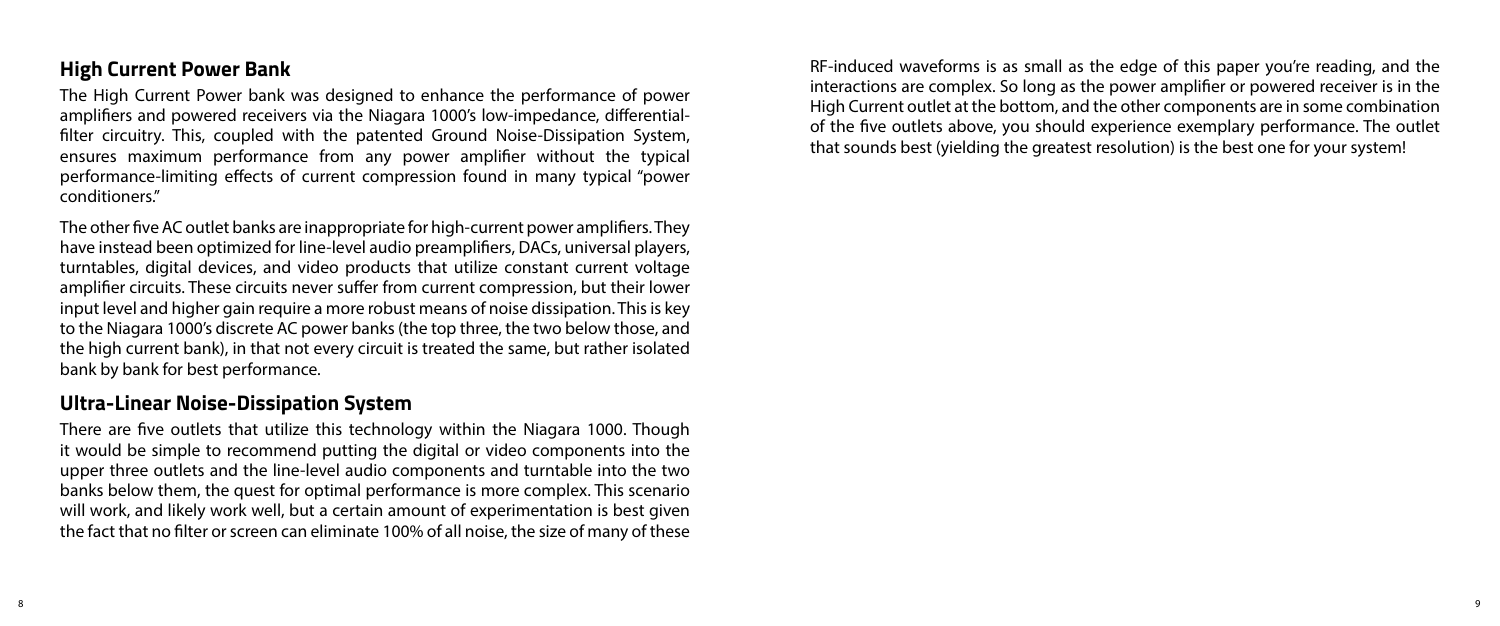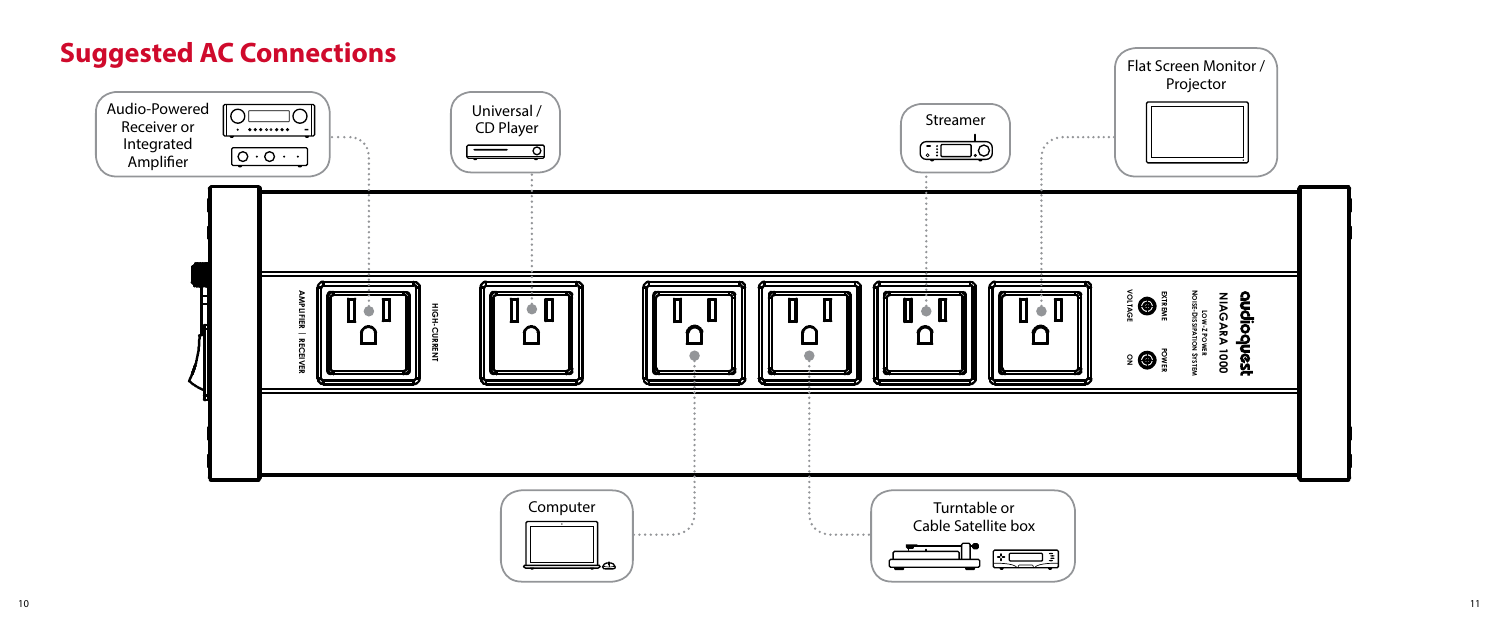# **Operation and Continuous Use**

#### **Power Switch/Circuit Breaker and LED Power Indicator**

Once the AC cords are properly connected to the AC source tap, and the components are connected to the appropriate outlet banks, it is safe to energize the Niagara 1000. On the bottom end of the Niagara 1000's chassis, there is a black rocker switch. Firmly press the rocker switch so that its upper portion is flush with the end-cap or panel. This position is marked with the number "1." Typically within a couple of seconds, you should hear an audible "clack" sound from the relay within the Niagara 1000. At the same time, the front-panel LED power indictor will glow blue, signifying that the unit is operational. (If this does not occur, see the "Trouble-Shooting Guide" in this manual.)

### **Extreme Voltage Indicator**

One portion of the Niagara 1000's non-sacrificial surge protection is dedicated to a fast-acting extreme voltage shutdown circuit. If more than 140VAC is present on the incoming AC line for more than a quarter of a second, the circuit will instantly open a high-current relay that will disengage the AC power from all of the Niagara 1000's AC outlets, activating the red LED "Extreme Voltage" warning indicator. Once the event has passed, or the building wiring fault has been corrected, the circuit will automatically re-engage.

### **Break-in Time/Continuous Use**

The Niagara 1000 is made of a variety of passive and active components. Though every attempt has been made to reduce the necessity of so-called "break-in," "burn-in," or "runin" time—including high-power run-in of every critical capacitor in the Ultra-Linear Noise-Dissipation Circuits—the Niagara 1000 will benefit from continuous use, just like any other audio/video component. This is not to say that you will be made to "suffer" through weeks or months of intolerable performance until that "magic day" when the parts are fully formed and ready. On the contrary, the Niagara 1000 will perform very well from the first moment you use it. It will improve gradually, in small increments, over a period of approximately two weeks. While leaving the Niagara 1000 turned on during this period will aid the process, it is also perfectly acceptable to turn the unit off; doing so will simply increase the time it takes to reach final "break-in."

The Niagara 1000 has a five-year warranty, but it was designed to last for over two decades. Provided that the Niagara 1000 is used inside a home, store, studio, or office with a reasonable climate (45 degrees to 100 degrees Fahrenheit, with less than 20% humidity), it can be left on continuously; there are no parts that will wear out.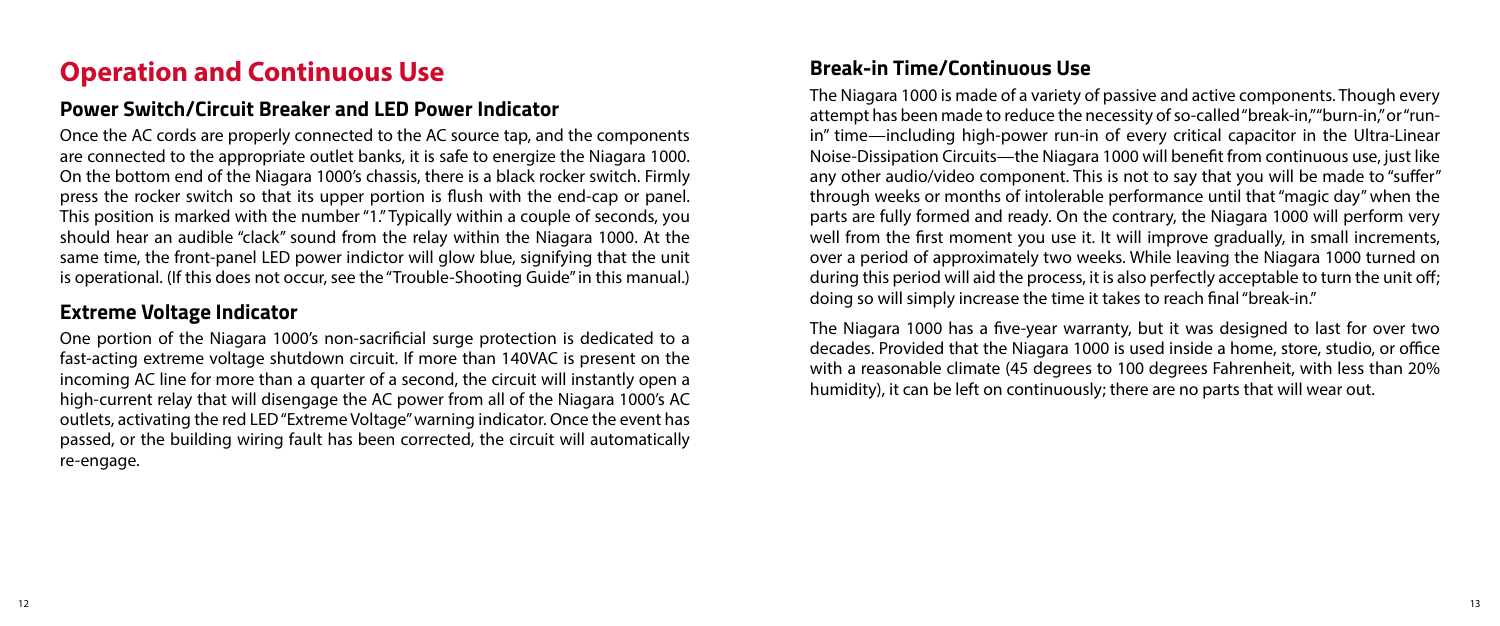# **Specifications**

| <b>Surge Suppression:</b>                                                                                                    | Non-sacrificial (nothing to damage with repeated<br>6000V/3000A input surge tests, which is the maximum<br>that can survive through a building's AC electrical<br>panel).                                                           |
|------------------------------------------------------------------------------------------------------------------------------|-------------------------------------------------------------------------------------------------------------------------------------------------------------------------------------------------------------------------------------|
| <b>Extreme Voltage</b><br><b>Shutdown Voltage:</b>                                                                           | 140VAC (will activate the main high-current relay to<br>open within less than 0.25 second; automatically resets<br>once the incoming power is within a safe range).                                                                 |
| Transverse-Mode<br><b>Noise Dissipation:</b>                                                                                 | In excess of 24dB from 20kHz to 1GHz, linearized for<br>dynamic (rising) line impedance with frequency (source)<br>and 10 to 50 ohm load, system current dependent.                                                                 |
| <b>Input Current</b><br><b>Maximum Capacity:</b>                                                                             | 15 amps RMS (total).                                                                                                                                                                                                                |
| Ultra-Linear Filtering,<br><b>High Current, and</b><br><b>Ground Noise-</b><br><b>Dissipation AC Outlet</b><br><b>Banks:</b> | 3 (Group one consists of the top 3 isolated Ultra-Linear<br>Filtered AC outlets). The 2 below are another bank<br>of isolated Ultra-Linear Filtered AC outlets), and the<br>bottom outlet is a single isolated High Current outlet. |

| <b>Number of AC Outlets:</b> | 6 (1 High Current/Ground Noise Dissipated; 5 Ultra-<br>Linear Filtered/Ground Noise Dissipated). |
|------------------------------|--------------------------------------------------------------------------------------------------|
| <b>Power Consumption:</b>    | Typically, less than 5W at 120VAC input.                                                         |
| <b>Dimensions:</b>           | $6.25''$ W x 4.0"H x 17.0"D                                                                      |
| Weight:                      | $10$ lbs.                                                                                        |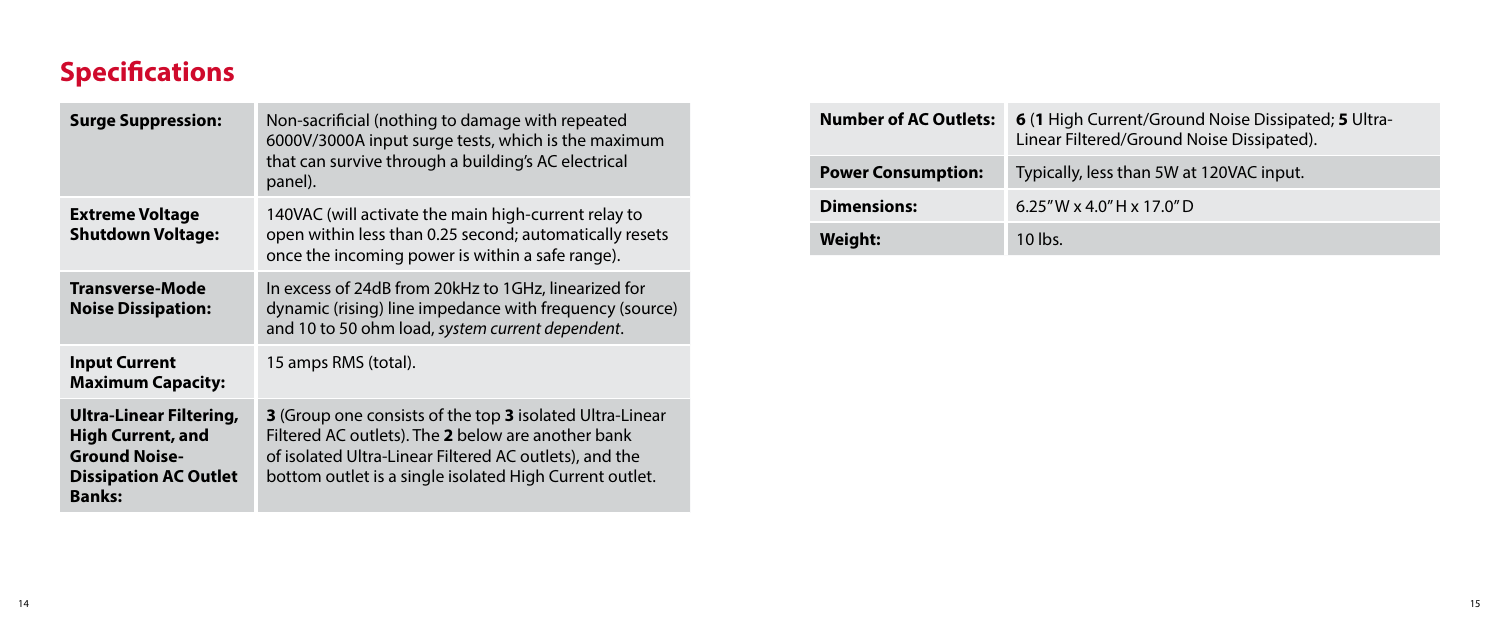# **Troubleshooting Guide**

At AudioQuest, we always appreciate hearing from you. However, if you have questions, problems, or suspect that your Niagara 1000 requires service, please start here.

## **There is no power to any of the AC outlets.**

When the Niagara 1000's front-panel LED power indicator glows blue, the unit is operational. If the Power On indicator is not lit, consider the following:

- Is the upper portion of the bottom end-cap rocker switch fully flush with the chassis and in the "1" position?
- Is the input AC cord fully inserted into the Niagara 1000's AC inlet?
- Is the input AC cord properly plugged into the wall AC service outlet?
- $\blacksquare$  Is the wall's AC outlet functioning properly?

Plug into the outlet another component, product, or lamp to verify that power is present and that the electrical panel's circuit breaker has not tripped. If there are only one or two AC outlets that have no output power, a component may be malfunctioning. Verify the AC output with a known simple device such as a lamp.

■ Is the 15-amp circuit breaker tripped?

The bottom end-cap or panel has one 15-amp circuit breaker with a reset button. Simply push the button to reset the breaker. It is quite unlikely this would occur, but if a large appliance or a defective component were to experience a short circuit, this breaker device will activate, thus saving itself and the connected equipment.

If you discover that one or multiple products activate the circuit breaker, check the current consumption rating of that/those products. (Typically, this information can be found on the last page of the component's owner's manual; it should be listed as the power consumption at 120VAC.) The current specification will typically be in watts. Know that 15 amps at 120VAC equals 1800 watts. (You will want to be at least slightly under that number.)

# **There is no power to any of the AC outlets and the red front-panel Extreme Voltage indicator is lit.**

This indicates that either there is more than 140VAC (+/-3V) present on the wall's AC service outlet, or the Niagara 1000's protection circuit is miscalibrated. The latter is quite rare. (This circuit is adjustable, but it's tested and retested before it leaves the factory, and it's glued into place, so shipping will not affect it.) Use an AC voltage meter to determine if your outlet has too much voltage to be safe for operation, or if there is a wiring fault that is causing this to occur.

Once the power is brought into a safe range for operation (90VAC to 137 VAC), the Niagara 1000's protection circuit will automatically switch to operational mode and the blue power indicator will light.

### **My power amplifiers sound muddy, compressed, or weak.**

Be sure that the power amplifier or powered receiver is plugged into the High Current AC outlet. If any power amplifier is plugged into any of the five Ultra-Linear Filtered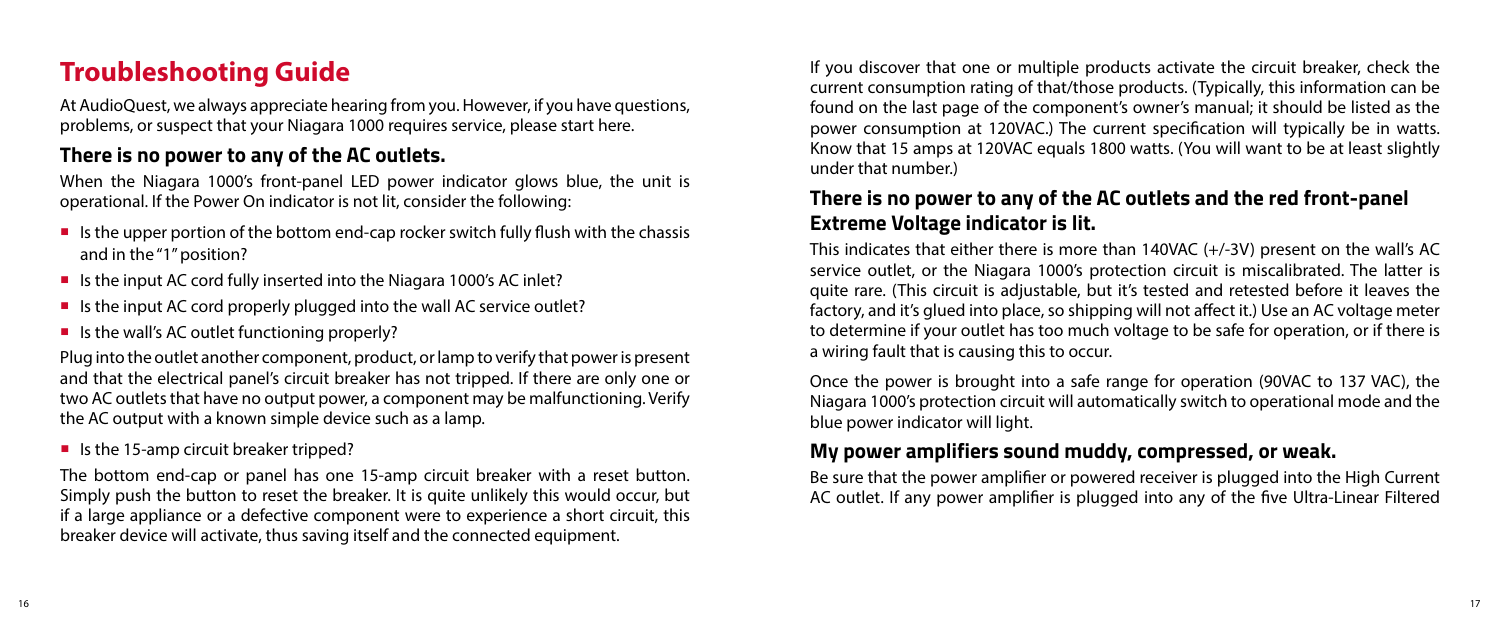Power outlets mounted above the High Current AC outlet, the connected power amplifier *may* (in certain cases), be subject to current compression.

## **I have two powered loudspeakers or an additional powered subwoofer. Can I use the Ultra-Linear Filtered outlets located above the High Current outlet?**

The circuit utilized for these five AC outlets is in part a series filter, so by definition it will raise the AC impedance slightly (although the circuit utilized in the Niagara 1000 can sustain an extraordinary 50 amps peak before soft clipping occurs). Like many system interactions, it's impossible to simply intuit whether current compression is a concern; it will vary by amplifier. To be sure, you must listen to the results. In many situations, powering an additional amplifier or powered speaker from one or more of the five Ultra-Linear Filtered Power AC outlets may work very well.

## **My home or grounds were hit by lightning. The Niagara 1000 seems to be functioning properly. Should it be sent in for inspection or service?**

If you see or smell smoke coming from the unit, it needs service. Otherwise, if it functions after such an event (which is very likely), there is nothing that would be compromised or damaged. If it fails after such an event, it will fail totally. However, it's unlikely that this would occur. The circuit is designed to easily handle any voltage or current surge that could possibly make it past an electrical panel. The force required to damage the Niagara 1000 via a power surge would melt the panel and burn the building (in which case, the Niagara 1000 is the least of your worries).

#### **How do I clean the chassis and/or the electrical contacts?**

The Niagara 1000's dark chrome chassis can be cleaned with AudioQuest CleanScreen or a modest misting of household window cleaners. For typical polishing, use the AudioQuest polishing cloth, and for removing fluid residue, please use soft cotton or wool toweling. Only use liquid cleaner when oil or grime is beyond the polishing cloth's capacity to thoroughly clean. Never use alcohol or solvent-based cleaners. They can damage the surfaces, plating, and silk-screening material.

The AC inlet, outlet posts, and grips are all generously plated with silver. There is no need to clean these if they are not exposed to foreign substances such as grease and dirt. Silver oxide is a superior conductor to silver itself. If cleaning is required, Isopropyl alcohol (preferably 99% purity) on a cotton swab is best for the inlet tabs. Some manufacturers provide specialized cleaners for the AC output surfaces. Again, however, cleaning these surfaces will most likely be unnecessary.

Note: A pipe cleaner or cleaning swab with a wood stick and compact wool tip (available from an electronics supply house) will be superior to household swabs. When working in a small area such as an AC outlet, this is critical. Loose strands of cotton may damage the AC outlet. Damage to an AC inlet or outlet due to cleaning is not covered under your warranty. If you damage an inlet or outlet in an attempt to clean it, you will be charged for the repair and you will be responsible for all shipping costs.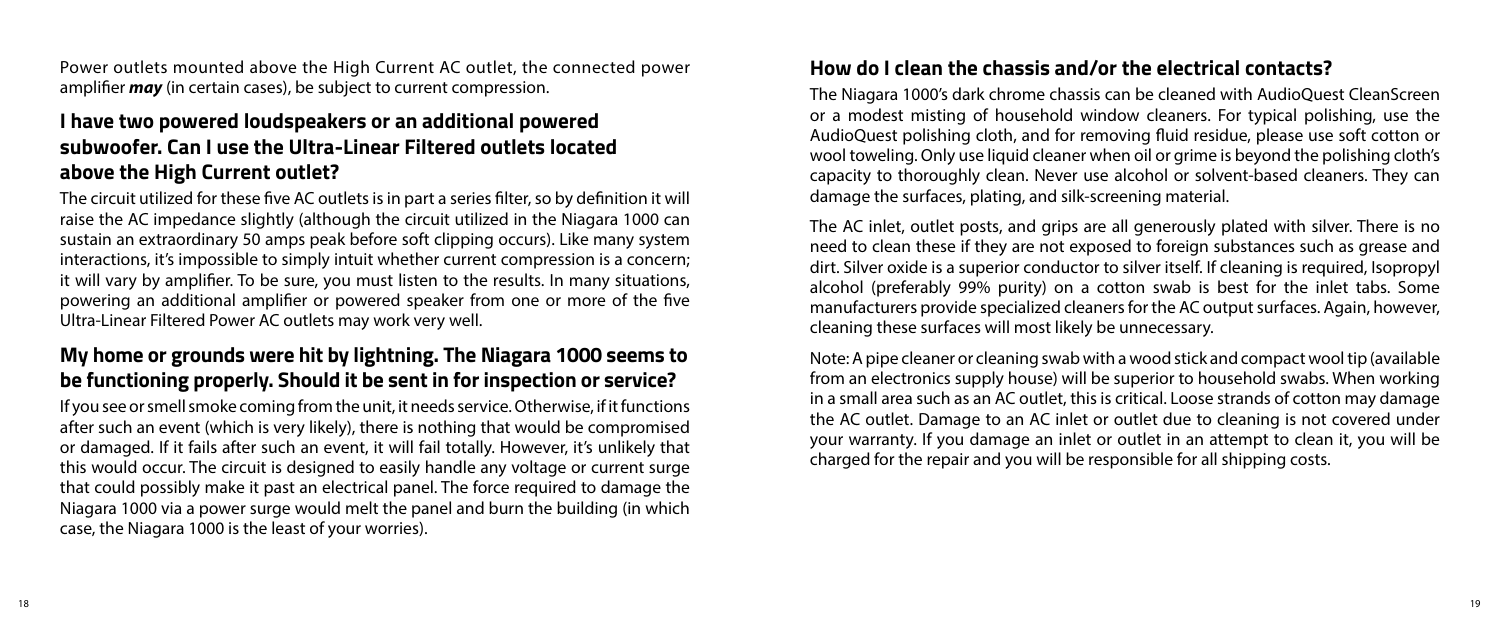# **Warranty**

The Quest Group, DBA: AudioQuest, warrants to the original purchaser of this AudioQuest Niagara 1000, will be free from defects in material and workmanship for a period of one year. The purchaser of the product is allowed 30 days from the date of purchase to complete the warranty registration by mail or on-line at the AudioQuest website. If the purchaser completes the aforementioned registration, the warranty period will be increased to five years from the date of purchase.

If the product does not conform to this Limited Warranty during the warranty period (as herein above specified), purchaser shall notify AudioQuest in writing (or e-mail), of the claimed defects. If the defects are of such type and nature as to be covered by this warranty, AudioQuest shall authorize the purchaser to return the product to the AudioQuest factory (2621 White Road, Irvine, California, 92614 USA). Warranty claims should be accompanied by a copy of the original purchase invoice showing the purchase date; this is not necessary if the Warranty Registration was completed either by mailing in the completed warranty card or by registering online at the AudioQuest website. Shipping charges to the AudioQuest factory (Irvine, California, USA) must be prepaid by the purchaser of the product. AudioQuest shall, at its own expense, furnish a replacement product or, at AudioQuest's option, repair the defective product. Return shipping charges back to the purchaser will be paid by AudioQuest.

All warranties contained herein are null and void if: the AudioQuest AC power product (Noise-Dissipation System) has been opened, improperly installed, altered in any way, or tampered with. AudioQuest is not responsible for any connected equipment or any claims of damage to connected equipment due to the occurrence of an AC power surge,

spike, or over-voltage event, unless AudioQuest determines after thorough inspection and testing by AudioQuest (with product shipped to AudioQuest USA at the owner's expense), that the protection circuitry was in whole or in part improperly functioning. AudioQuest is not responsible for any connected equipment that is damaged due to external signal lines (non-AC power lines), that carry an electrical storm or signal wiring fault surge or spike (such as Ethernet, cable, and satellite connections). All AudioQuest AC power products (Noise-Dissipation Systems), must be plugged directly into a properly wired AC power line with a protective ground.

All AudioQuest AC power products (Noise-Dissipation Systems) cannot be "daisychained" together in serial fashion with other AC power strips, UPS's, other AC surge protectors, AC power conditioners, three-to-two prong adapters, or AC extension cords. Any such installation voids the warranty. The AudioQuest warranty only protects against damage to properly connected equipment or AC cables where AudioQuest has determined, at its sole discretion, that the damage resulted from an AudioQuest power product (Noise-Dissipation System) circuit or protection circuit malfunction and does not protect against acts of God (other than lightning), such as flood, earthquake, war, terrorism, vandalism, theft, normal use wear and tear, erosion, depletion, obsolescence, abuse, damage due to low-voltage disturbances (i.e., brownouts or sags), or system equipment modification or alteration. Do not use this product in any way with a generator, heater, sump pump, water-related devices, life-support devices, medical devices, automobile, motorcycle, or golf-cart battery charger. To be used indoors only and in dry areas. All warranties contained herein are null and void if used in any way with any of the aforementioned devices.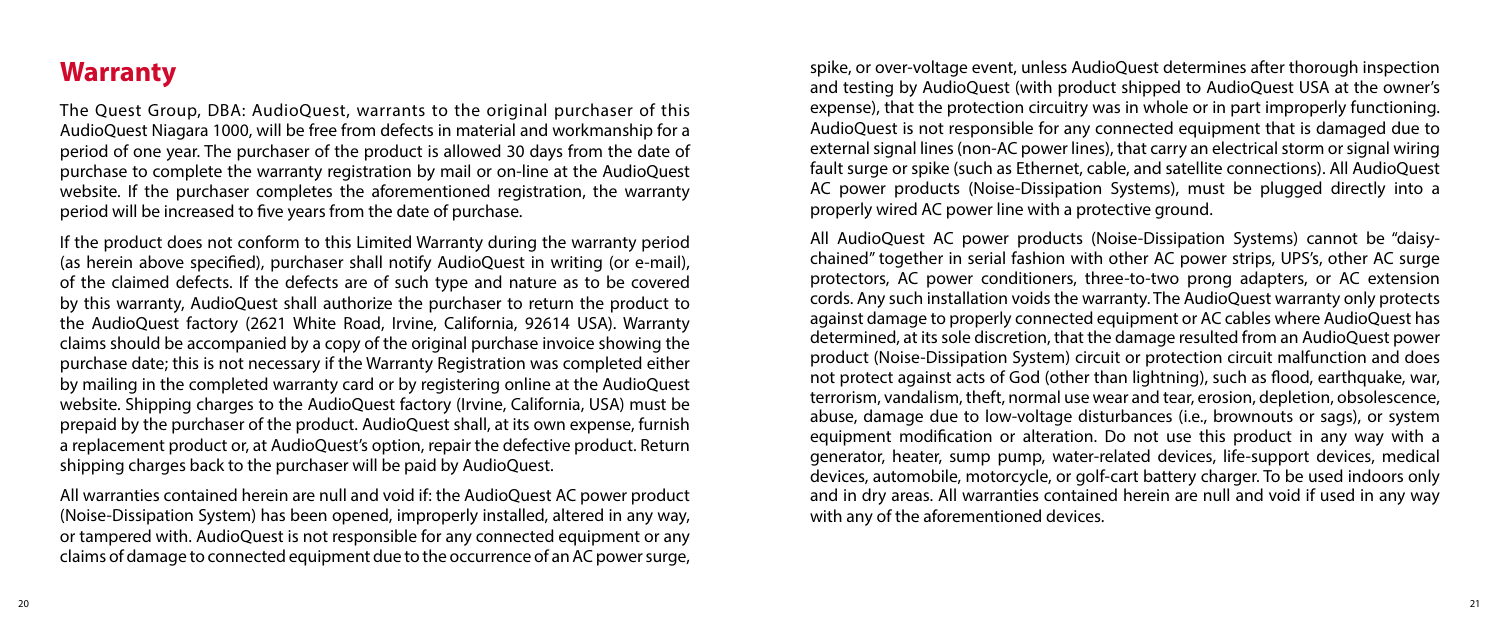THE FOREGOING IS IN LIEU OF ALL OTHER WARRANTIES, EXPRESS OR IMPLIED, INCLUDING BUT NOT LIMITED TO THE IMPLIED WARRANTIES OF MERCHANTABILITY AND FITNESS FOR A PARTICULAR PURPOSE. AudioQuest does not warrant against damages or defects arising out of improper or abnormal use or handling of the product, against defects or damages arising from improper installation, against defects in products or components not manufactured by AudioQuest, or against damages resulting from such non-AudioQuest made products or components. This warranty shall be cancelled by AudioQuest at its sole discretion if the product is modified in any way without written authorization from AudioQuest. This warranty also does not apply to products upon which repairs have been affected or attempted by persons other than then pursuant to written authorized by AudioQuest.

THIS WARRANTY IS EXCLUSIVE. The sole and exclusive obligation of AudioQuest shall be to repair or replace the defective product in the manner and for the period provided above. AudioQuest shall not have any other obligation with respect to this product or any part thereof, whether based on contract, tort, strict liability, or otherwise. Under no circumstances, whether based on this Limited Warranty or otherwise, shall AudioQuest be liable for incidental, special, or consequential damages. AudioQuest employees or representatives' ORAL OR WRITTEN STATEMENTS DO NOT CONSTITUTE WARRANTIES, shall not be relied upon by purchaser, and are not a part of the contract for sale or this limited warranty. This Limited Warranty states the entire obligations of AudioQuest with respect to the product. If any part of this Limited Warranty is determined to be void or illegal, the remainder shall remain in full force and effect.

Warranty claims should be accompanied by a copy of the original purchase invoice showing the date of purchase. (If a Warranty Registration Card was mailed in at the time of purchase or if the product was registered on-line, this is not necessary.) Before returning any equipment for repair, please be sure it is adequately packed and cushioned in either the original or a new AudioQuest factory-supplied polybag, foam insert pair, and dual carton set to protect against damage in shipment, and that it is insured.